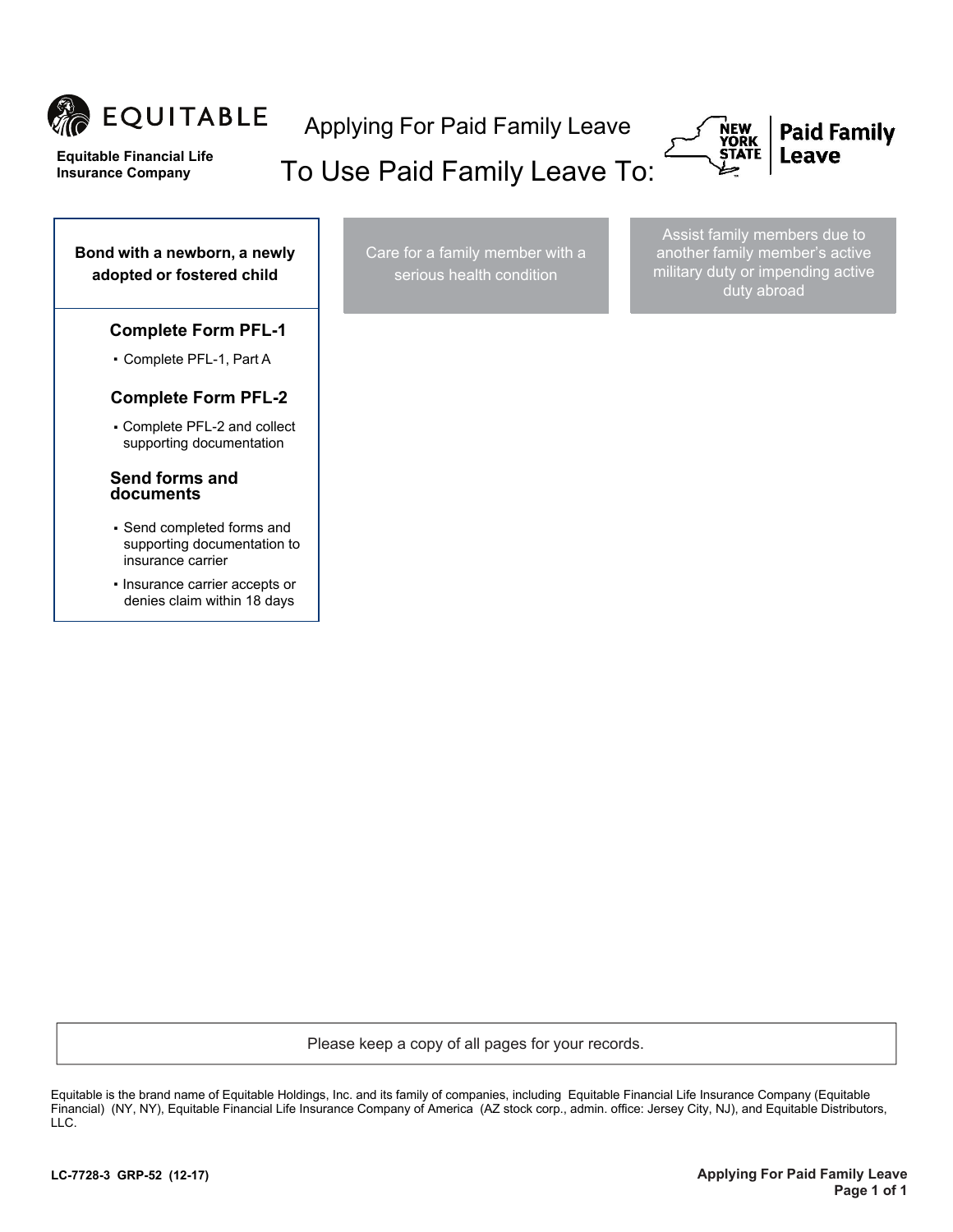# **Request For Paid Family Leave (Form PFL-1) Instructions**

- To request PFL, the employee requesting PFL must complete Part A of the *Request For Paid Family Leave (Form PFL-1)*. All items on the form are required unless noted as optional.
- Additional forms are required depending on the type of leave being requested. The employee requesting leave is responsible for the completion of these forms.
- **The employee submits the completed** *Request For Paid Family Leave (Form PFL-1)* **with the required additional form to the employer's PFL insurance carrier listed on Part B of** *Request For Paid Family Leave (Form PFL-1)***. The employee should retain a copy of each submitted form for their records.** •

## **PART A - EMPLOYEE INFORMATION** (to be completed by the employee)

**The employee requesting PFL must complete all required information.**

## **Paid Family Leave (PFL) Request** (to be completed by the employee)

**Question 12:** A child is defined as a biological, adopted, or foster son or daughter, a stepson or stepdaughter, a legal ward, a son or daughter of a domestic partner, or the person to whom the employee stands in loco parentis. A parent is defined as a biological, foste , or adoptive parent, parent-in-law, a stepparent, a legal guardian, or other person who stood in loco parentis to the employee when the employee was a child.

**Questions 13:** If dates are "Continuous", the employee must provide the start and end dates of the requested PFL. These dates should be the actual dates that the PFL will begin and end. If uncertain, estimate the start and end dates and indicate "Dates are estimated". If dates are "Periodic", enter the dates PFL will be taken. Please be as specific as possible. If the dates are unknown or estimated, indicate "Dates are estimated".

If dates are estimated, the PFL carrier may require you to submit a request for payment **after** the PFL day is taken. Payment for approved claims will be due as soon as possible but in no event more than 18 days from the date of the completed request.

**Question 14:** If the employee is submitting the PFL request to their employer with less than 30 days' advance notice from the start date of the PFL, the employee must explain why 30 days' notice could not be given. If the explanation will not fit in the space provided on the form enter "See Attached" and add an attachment with the explanation. Be sure to include the employee's full name and their date of birth at the top of the attachment.

#### **Employment Information** (to be completed by the employee)

**Question 16:** Enter the date of hire to the best of the employee's recollection. If it has been more than a year since the date of hire, entering the year in which employment started is sufficient

**Question 18:** Enter the best estimate of average gross weekly wage. Include only the wages earned from the employer listed on this request form. **The gross weekly wage is the total weekly pay - including overtime, tips, bonuses and commissions - before any deductions are made by the employer,** such as federal and state taxes. If the employer is not able to supply this information, the employee can calculate their gross weekly wage as follows:

**Step 1:** Add all gross wages received (before any deductions) over the last eight weeks prior to the start of PFL, including overtime and tips earned. *(See Step 3 for instructions for calculating bonuses and/or commissions.)*

**Step 2:** Divide the gross wages calculated in step one by eight (or the number of weeks worked if less than eight) to calculate the average weekly wage.

**Step 3:** If the employee received bonuses and/or commissions during the 52 weeks preceding PFL, add

the prorated weekly amount to the average weekly wage. To determine the prorated weekly amount, add all bonuses/commissions earned in the preceding 52 weeks and then divide by 52.

Example of a gross weekly wage calculation:

| Bonus earned in preceding 52 weeks                             |   |                |
|----------------------------------------------------------------|---|----------------|
|                                                                |   | \$2,600        |
| Average Weekly Wage =                                          |   | \$525          |
| Total $=$<br>Divide by 8                                       | ÷ | \$4,200<br>8   |
| Week 8 - Gross wage, including overtime                        | + | \$550          |
| Week 6 - Gross wage<br>Week 7 - Gross wage, including overtime |   | \$500<br>\$600 |
| Week 5 - Gross wage                                            |   | \$500          |
| Week 4 - Gross wage                                            |   | \$500          |
| Week 3 - Gross wage                                            |   | \$500          |
| Week 2 - Gross wage                                            |   | \$500          |
| Week 1 - Gross wage including overtime                         |   | \$550          |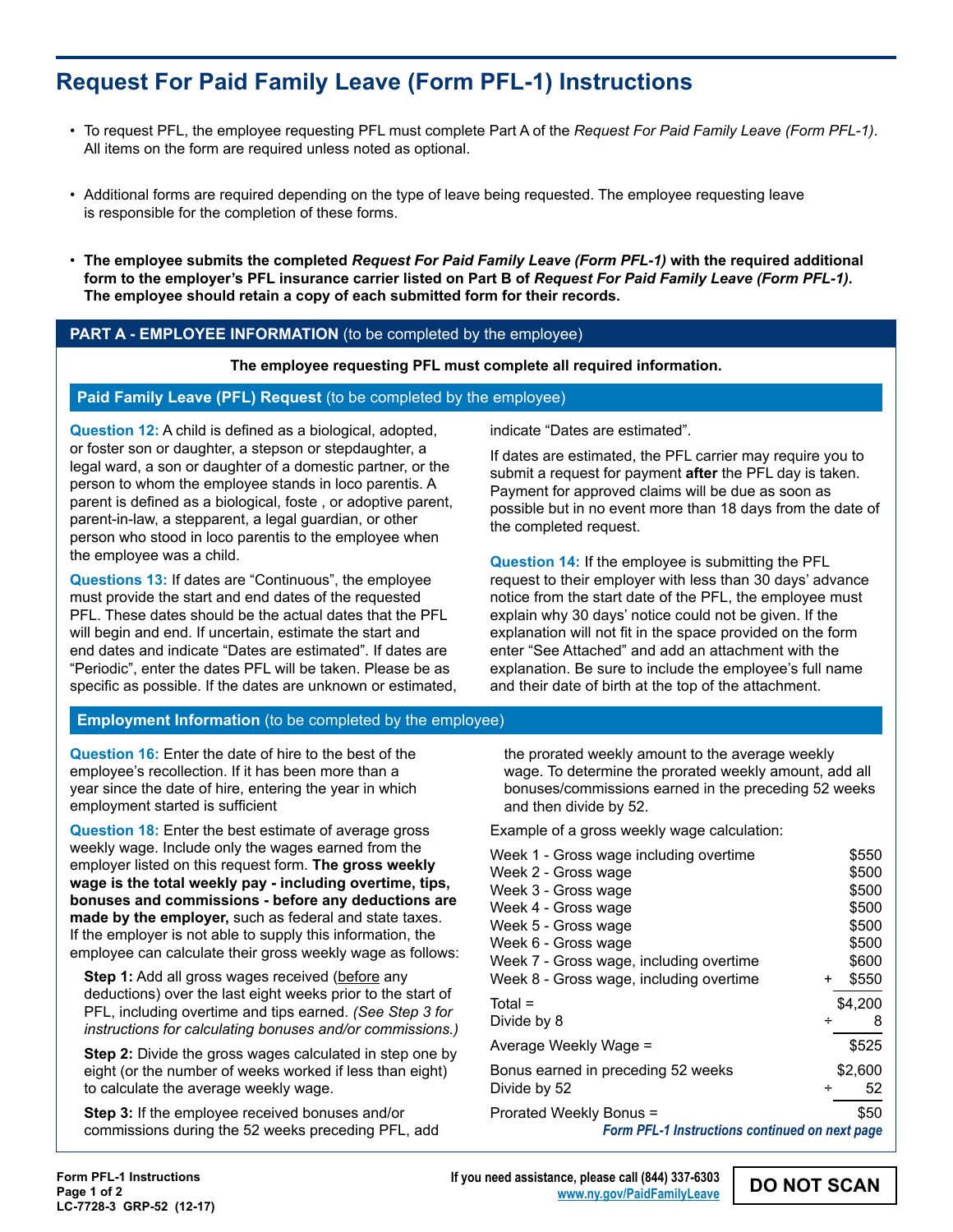## **PART A - EMPLOYEE INFORMATION** (to be completed by the employee) - continued from prior page

*Form PFL-1 Instructions continued from prior page*

| Average Weekly Wage (including bonus) = | \$575 |
|-----------------------------------------|-------|
| <b>Prorated Weekly Bonus</b>            | \$50  |
| Average Weekly Wage                     | \$525 |

Please note that the employer is also required to provide this information in Part B of the *Request For Paid Family Leave (Form PFL-1)*.

**If you are pre-submitting form:** Indicate if the employee is pre-submitting their PFL request. Pre-submitting is defined as submitting the application in advance of an upcoming qualifying event, with certain required information missing due to the information being unknown at the time of the submitting. If pre-submitting is permitted by the carrier

or self-insured employer, the missing information must be supplied as soon as it is known. Benefits cannot be determined until all of the required information is provided.

The PFL insurance carrier or self-insured employer will provide the employee a notice within five days which 1) states the claim is pending; 2) identifies what information is missing; 3) instructs how to submit the missing information. **Once all information is supplied, the PFL insurance carrier or self-insured employer has 18 days to pay or deny the claim.**

If the carrier or self-insured employer does not permit presubmitting, the carrier or self-insured employer must return the Request for Paid Family Leave within five days to the employee with an explanation that the claim should be resubmitted when all information is available.

**Employee signs and dates, before giving this form to their employer to complete Part B.**

# **Be sure to complete the appropriate additional PFL form(s) based on the type of PFL leave being requested.**

**Notification Pursuant to the New York Personal Privacy Protection Law (Public Officers Law Article 6-A) and the Federal Privacy Act of 1974 (5 USC 552a).**

The Workers' Compensation Board's (Board's) authority to request that employees provide personal information, including their social security number or tax identification number, is derived from the Board's administrative authority under Workers' Compensation Law section 142. This information is collected to assist the Board in investigating and administering claims in the most expedient manner possible and to help it maintain accurate records. Providing your social security number or tax identification number to the Board is voluntary. The Board will protect the confidentiality of all personal information in its possession, disclosing it only in furtherance of its official duties and in accordance with applicable state and federal law.

Equitable is the brand name of Equitable Holdings, Inc. and its family of companies, including Equitable Financial Life Insurance Company (Equitable Financial) (NY, NY), Equitable Financial Life Insurance Company of America (AZ stock corp., admin. office: Jersey City, NJ), and Equitable Distributors, LLC.

**Form PFL-1 Instructions Page 2 of 2 LC-7728-3 GRP-52 (12-17)**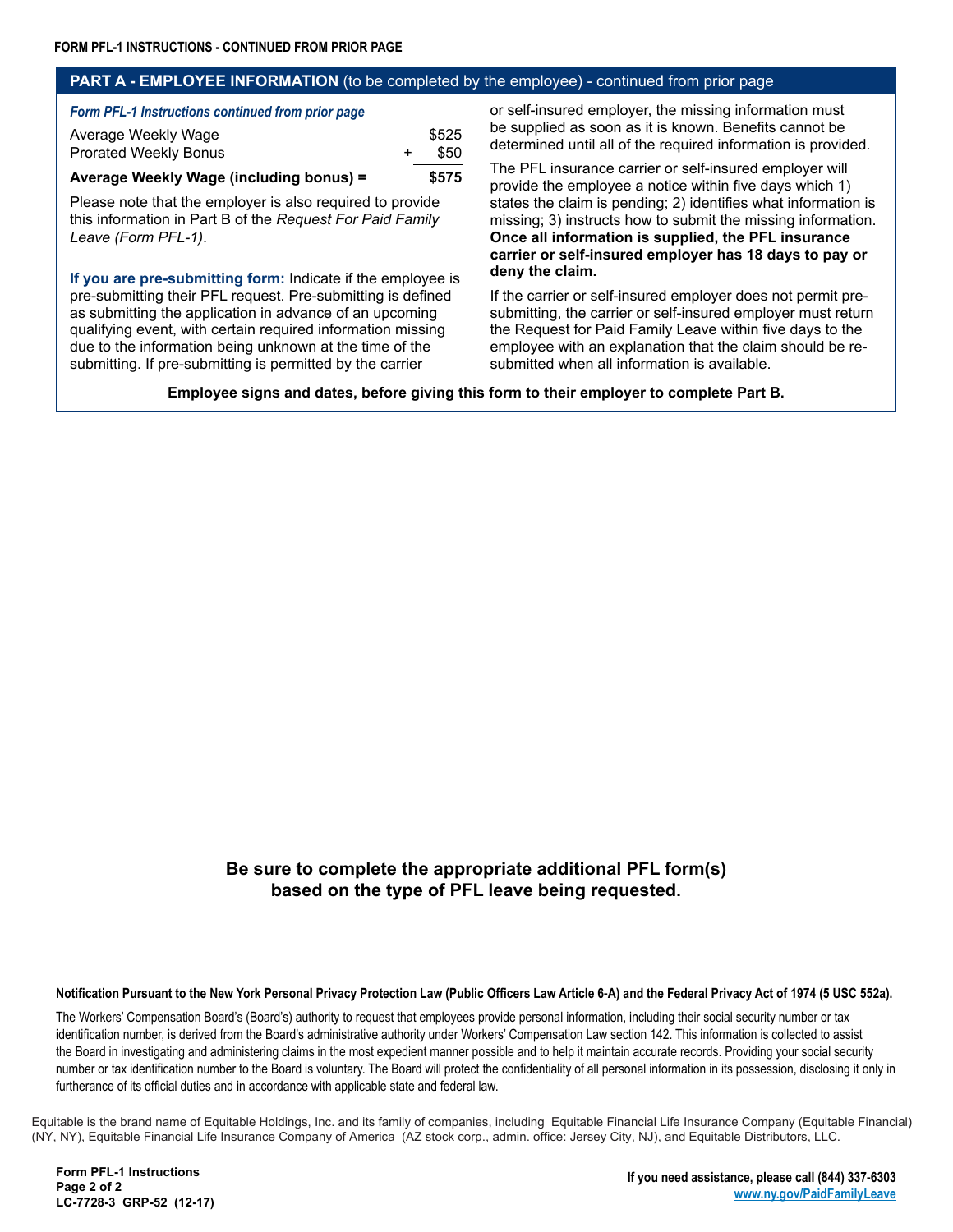# **Request For Paid Family Leave**

(Form PFL-1)



**INSTRUCTIONS INCLUDED WITH FORM**

|                               | <b>PART A - EMPLOYEE INFORMATION</b> (to be completed by the employee) |                                                                                                                                                             |
|-------------------------------|------------------------------------------------------------------------|-------------------------------------------------------------------------------------------------------------------------------------------------------------|
|                               | 1. Employee's legal name (first name, middle initial, last name)       | Optional (for research purposes)                                                                                                                            |
|                               | 2. Other last names, if any, under which employee has worked           | 10. Employee's ethnicity/race<br>For purposes of health demographic only. (U.S. Centers for<br>Disease Control and Prevention (CDC) code set, version 1.0.) |
| 3. Employee's mailing address |                                                                        | Is employee of Hispanic, Latino/a, or Spanish origin?<br>(One or more categories may be selected.)                                                          |
| Street address                |                                                                        | Mexican                                                                                                                                                     |
|                               |                                                                        | Mexican American                                                                                                                                            |
| City, State                   |                                                                        | Chicano/a                                                                                                                                                   |
|                               |                                                                        | Puerto Rican                                                                                                                                                |
| Zip code                      | Country (if not U.S.A.)                                                | Dominican                                                                                                                                                   |
|                               |                                                                        | Cuban                                                                                                                                                       |
|                               |                                                                        | Another Hispanic, Latino/a, or Spanish origin                                                                                                               |
|                               | 4. Employee's Social Security Number or TIN                            | Not of Hispanic, Latino/a, or Spanish origin                                                                                                                |
|                               |                                                                        | Unknown                                                                                                                                                     |
|                               | 5. Employee's date of birth (MM/DD/YYYY)                               | What is employee's race?                                                                                                                                    |
|                               |                                                                        | (One or more categories may be selected.)                                                                                                                   |
|                               |                                                                        | المتحدث والمتحدث والمستحدث                                                                                                                                  |

|  | 6. Employee's primary telephone number |  |  |  |  |
|--|----------------------------------------|--|--|--|--|
|  |                                        |  |  |  |  |

|  | 7. Employee's preferred email address while on PFL (if available) |  |  |  |  |  |  |  |  |  |
|--|-------------------------------------------------------------------|--|--|--|--|--|--|--|--|--|
|--|-------------------------------------------------------------------|--|--|--|--|--|--|--|--|--|

**English Español Pyccкий** Polski 中文 Italiano Kreyòl ayisyen 한국어

# **8. Employee's gender**

**Other** 

| Male | $\Box$ Female | Not designated/Other |
|------|---------------|----------------------|
|      |               |                      |

# **9. Employee's preferred language**

| Cuban                               |
|-------------------------------------|
| Another Hispanic, Latino/a, or Sp   |
| Not of Hispanic, Latino/a, or Spar  |
| Unknown                             |
| What is employee's race?            |
| (One or more categories may be sele |
| American Indian or Alaska Native    |
| Black or African American           |

| Asian Indian |  |
|--------------|--|

| Chinese |
|---------|
|         |

| Filipino |  |
|----------|--|
| Japanese |  |

| 1000       |
|------------|
|            |
| Vietnamese |

 $V_{\text{max}}$ 

**White** Native Hawaiian

Guamanian or Chamorro

| Guanianian or Ghaniont |  |  |
|------------------------|--|--|
|                        |  |  |

 Samoan Other Pacific Islander

Other race

| Paid Family Leave (PFL) Request (to be completed by the employee)                                     |  |  |  |  |
|-------------------------------------------------------------------------------------------------------|--|--|--|--|
| Bond with child<br>Care for family member<br>11. Reason for PFL request:<br>Military qualifying event |  |  |  |  |
| The family member is employee's:<br>12.                                                               |  |  |  |  |
| Domestic partner<br>Parent<br>Parent-in-law<br>Child<br>Grandchild<br>Spouse<br>Grandparent           |  |  |  |  |
| Form PFL-1 continued on next page                                                                     |  |  |  |  |

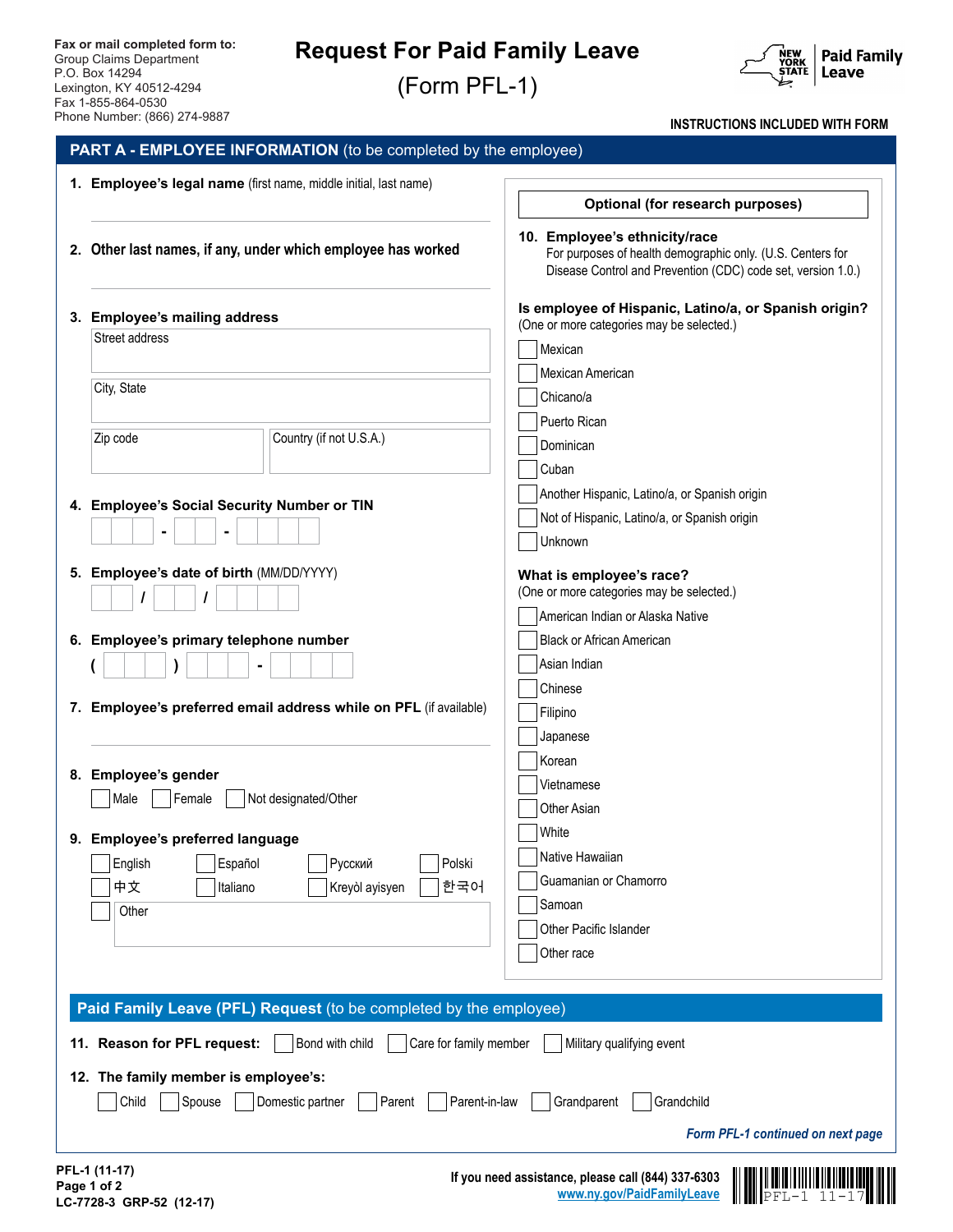| FORM PFL-1 - CONTINUED FROM PRIOR PAGE                                                                                                                                                                                        |                                                                                                                                                                                                                                                                                                                                                                                                                                                                                                      |
|-------------------------------------------------------------------------------------------------------------------------------------------------------------------------------------------------------------------------------|------------------------------------------------------------------------------------------------------------------------------------------------------------------------------------------------------------------------------------------------------------------------------------------------------------------------------------------------------------------------------------------------------------------------------------------------------------------------------------------------------|
| TO BE COMPLETED BY THE EMPLOYEE                                                                                                                                                                                               |                                                                                                                                                                                                                                                                                                                                                                                                                                                                                                      |
| Employee's name (first name, middle initial, last name)                                                                                                                                                                       | Employee's date of birth (MM/DD/YYYY)                                                                                                                                                                                                                                                                                                                                                                                                                                                                |
|                                                                                                                                                                                                                               | I                                                                                                                                                                                                                                                                                                                                                                                                                                                                                                    |
|                                                                                                                                                                                                                               |                                                                                                                                                                                                                                                                                                                                                                                                                                                                                                      |
| <b>PART A - EMPLOYEE INFORMATION</b> (to be completed by the employee) - continued from prior page                                                                                                                            |                                                                                                                                                                                                                                                                                                                                                                                                                                                                                                      |
| Form PFL-1 continued from prior page                                                                                                                                                                                          |                                                                                                                                                                                                                                                                                                                                                                                                                                                                                                      |
| 13. Will PFL be for a continuous period of time and/or periodic?                                                                                                                                                              |                                                                                                                                                                                                                                                                                                                                                                                                                                                                                                      |
|                                                                                                                                                                                                                               |                                                                                                                                                                                                                                                                                                                                                                                                                                                                                                      |
| PFL start date (MM/DD/YYYY)<br>Continuous                                                                                                                                                                                     | PFL end date (MM/DD/YYYY)<br>Dates are estimated                                                                                                                                                                                                                                                                                                                                                                                                                                                     |
|                                                                                                                                                                                                                               |                                                                                                                                                                                                                                                                                                                                                                                                                                                                                                      |
| Identify dates periodic PFL will be taken:                                                                                                                                                                                    | Dates are estimated                                                                                                                                                                                                                                                                                                                                                                                                                                                                                  |
| Periodic                                                                                                                                                                                                                      |                                                                                                                                                                                                                                                                                                                                                                                                                                                                                                      |
|                                                                                                                                                                                                                               |                                                                                                                                                                                                                                                                                                                                                                                                                                                                                                      |
| 14. If providing less than 30 day's advance notice to the employer, please explain:                                                                                                                                           |                                                                                                                                                                                                                                                                                                                                                                                                                                                                                                      |
|                                                                                                                                                                                                                               |                                                                                                                                                                                                                                                                                                                                                                                                                                                                                                      |
|                                                                                                                                                                                                                               |                                                                                                                                                                                                                                                                                                                                                                                                                                                                                                      |
| <b>Employment Information</b> (to be completed by the employee)                                                                                                                                                               |                                                                                                                                                                                                                                                                                                                                                                                                                                                                                                      |
| 15. Business name                                                                                                                                                                                                             |                                                                                                                                                                                                                                                                                                                                                                                                                                                                                                      |
|                                                                                                                                                                                                                               |                                                                                                                                                                                                                                                                                                                                                                                                                                                                                                      |
| 16. Employee's date of hire (MM/DD/YYYY)                                                                                                                                                                                      |                                                                                                                                                                                                                                                                                                                                                                                                                                                                                                      |
|                                                                                                                                                                                                                               |                                                                                                                                                                                                                                                                                                                                                                                                                                                                                                      |
| 17. Employee's work location<br>Street address                                                                                                                                                                                |                                                                                                                                                                                                                                                                                                                                                                                                                                                                                                      |
|                                                                                                                                                                                                                               |                                                                                                                                                                                                                                                                                                                                                                                                                                                                                                      |
| City, State                                                                                                                                                                                                                   | Country (if not U.S.A.)<br>Zip code                                                                                                                                                                                                                                                                                                                                                                                                                                                                  |
|                                                                                                                                                                                                                               |                                                                                                                                                                                                                                                                                                                                                                                                                                                                                                      |
|                                                                                                                                                                                                                               |                                                                                                                                                                                                                                                                                                                                                                                                                                                                                                      |
| 18. Employee's average gross <b>weekly wage</b> (This data will be requested of both employee and employer)                                                                                                                   |                                                                                                                                                                                                                                                                                                                                                                                                                                                                                                      |
| 19. Employer's telephone number for contact regarding this request (                                                                                                                                                          |                                                                                                                                                                                                                                                                                                                                                                                                                                                                                                      |
| 20a. Does employee have more than one employer?                                                                                                                                                                               | No<br>Yes                                                                                                                                                                                                                                                                                                                                                                                                                                                                                            |
|                                                                                                                                                                                                                               |                                                                                                                                                                                                                                                                                                                                                                                                                                                                                                      |
| 20b. If yes, is employee taking PFL from the other employer?                                                                                                                                                                  | No<br>Yes                                                                                                                                                                                                                                                                                                                                                                                                                                                                                            |
| 21. Is employee currently receiving Workers' Compensation Lost Wage Benefits                                                                                                                                                  | No<br>Yes                                                                                                                                                                                                                                                                                                                                                                                                                                                                                            |
|                                                                                                                                                                                                                               | Disclosure statement: Information regarding PFL benefits received by the employee, such as payments received and types of leave, will be provided to the employer.                                                                                                                                                                                                                                                                                                                                   |
|                                                                                                                                                                                                                               |                                                                                                                                                                                                                                                                                                                                                                                                                                                                                                      |
| <b>Declaration and signature</b>                                                                                                                                                                                              |                                                                                                                                                                                                                                                                                                                                                                                                                                                                                                      |
|                                                                                                                                                                                                                               | Any person who knowingly and with intent to defraud any insurance company or other person files an application for insurance or statement of claim containing<br>any materially false information, or conceals for the purpose of misleading, information concerning any fact material thereto, commits a fraudulent insurance act,<br>which is a crime, and shall also be subject to a civil penalty not to exceed five thousand dollars and the stated value of the claim for each such violation. |
| I am hereby making a request for paid family leave benefits under the NYS Workers' Compensation Law. My signature affirms that the information I am<br>providing is true and accurate to the best of my knowledge and belief. |                                                                                                                                                                                                                                                                                                                                                                                                                                                                                                      |
| Employee's signature                                                                                                                                                                                                          | Date signed (MM/DD/YYYY)                                                                                                                                                                                                                                                                                                                                                                                                                                                                             |
|                                                                                                                                                                                                                               | $\prime$                                                                                                                                                                                                                                                                                                                                                                                                                                                                                             |
|                                                                                                                                                                                                                               | I am submitting this form in advance (see instructions about pre-submitting). I understand the insurance carrier will contact me to advise how to submit the                                                                                                                                                                                                                                                                                                                                         |

J required missing information.

 $\overline{\mathsf{I}}$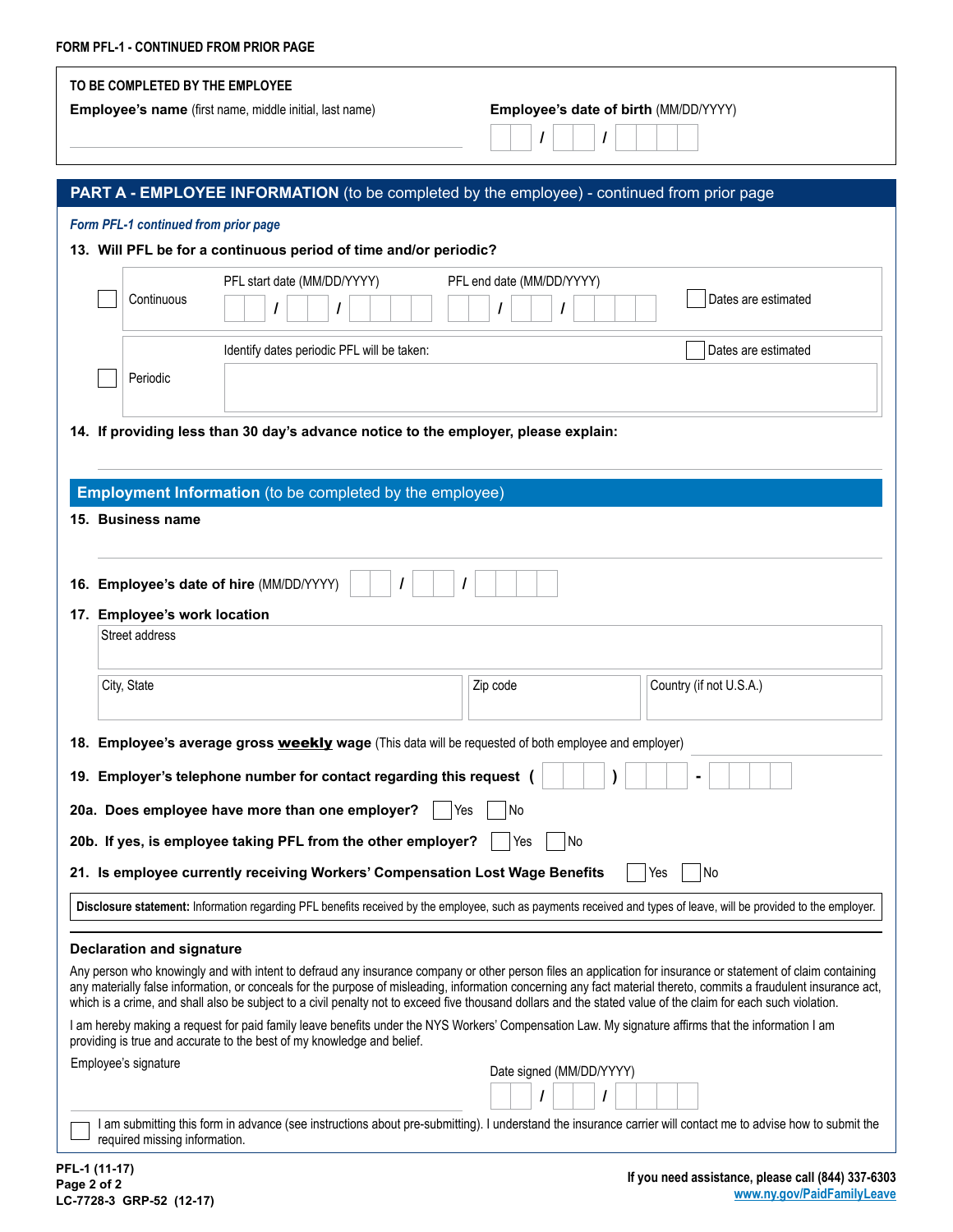# **Bonding Certification (Form PFL-2) Instruction**

If the employee is requesting PFL to bond with a newborn, an adopted child or a foster child, the employee must submit the *Bonding Certification (Form PFL-2)* with the *Request For Paid Family Leave (Form PFL-1)*.

#### **BONDING CERTIFICATION** (to be completed by the employee)

**The employee requesting PFL must complete all applicable requested information. Send completed forms and supporting documentation to insurance carrier.**

**If this form is being submitted in advance (pre-submitting) and some information is unknown, the insurance carrier will contact the employee and explain how to provide the required additional information.**

**Questions 1 & 2:** If the form is submitted to the PFL insurance carrier prior to the birth of a child, this is considered presubmitting. The employee is then required to provide the required documentation of the child's birth to the PFL insurance carrier. The PFL carrier will tell the employee how to provide the required additional documentation.

There may be instances where PFL can be taken before the adoption or foster care is finalized. For example, the employee may be required to appear in court or travel to another country as part of the adoption or foster care process. The employee should include documentation to show that the PFL is necessary to further the adoption or foster care.

**Question 5:** See chart below for documentation details. Unless specified, do not send the original documents

| <b>Bonding Form/Certification</b>                         | <b>Description</b>                                                                                                                                                                                                                                      |
|-----------------------------------------------------------|---------------------------------------------------------------------------------------------------------------------------------------------------------------------------------------------------------------------------------------------------------|
| Health care provider<br>certification of pregnancy        | An original letter obtained from the birth mother's health care provider that certifies<br>pregnancy. It should include the mother's name and the expected due date.                                                                                    |
| Health care provider<br>certification of birth            | An original letter obtained from the birth mother's health care provider that includes the<br>mother's name and child's date of birth.                                                                                                                  |
| <b>Birth Certificate</b>                                  | A copy of the certificate issued by the city or county office in which the child is born                                                                                                                                                                |
| Voluntary Acknowledgment of<br>Paternity (Form LDSS-4418) | A copy of the form that establishes legal fatherhood when the parents are unmarried.<br>Completed by both mother and father.<br>For more information, see childsupport.ny.gov/dcse/aop howto.html                                                       |
| <b>Court Order of Filiation</b>                           | A copy of the order from the family court that names the father of a child. Establishes legal<br>fatherhood when the parents are unmarried. Completed by both mother and father.<br>For more information, visit childsupport.ny.gov/dcse/aop howto.html |
| Marriage Certificate                                      | A copy of the official statement issued by the town or city clerk from which the marriage<br>certificate was issued.                                                                                                                                    |
| Civil union/domestic partner's<br>documentation           | A copy of the certificate of civil union or domestic partnership.                                                                                                                                                                                       |
| Foster care placement letter                              | A copy of the letter of foster care placement issued by the county or city department of<br>social services or authorized voluntary foster care agency.                                                                                                 |
| Court documents of adoption                               | A copy of the court document finalizing adoption or documentation in furtherance or court<br>order finalizing adoption.                                                                                                                                 |
| Other documentation                                       | Other documentation of parental relationship may be accepted if none of the others listed apply.                                                                                                                                                        |

#### **Notification Pursuant to the New York Personal Privacy Protection Law (Public Officers Law Article 6-A) and the Federal Privacy Act of 1974 (5 USC 552a).**

The Workers' Compensation Board's (Board's) authority to request that employees provide personal information, including their social security number or tax identification number, is derived from the Board's administrative authority under Workers' Compensation Law section 142. This information is collected to assist the Board in investigating and administering claims in the most expedient manner possible and to help it maintain accurate records. Providing your social security number or tax identification number to the Board is voluntary. The Board will protect the confidentiality of all personal information in its possession, disclosing it only in furtherance of its official duties and in accordance with applicable state and federal law.

**Form PFL-2 Instructions Page 1 of 1 LC-7728-3 GRP-52 (12/17)** **If you need assistance, please call (844) 337-6303 [www.ny.gov/PaidFamilyLeave](http://www.ny.gov/PaidFamilyLeave)**

**DO NOT SCAN**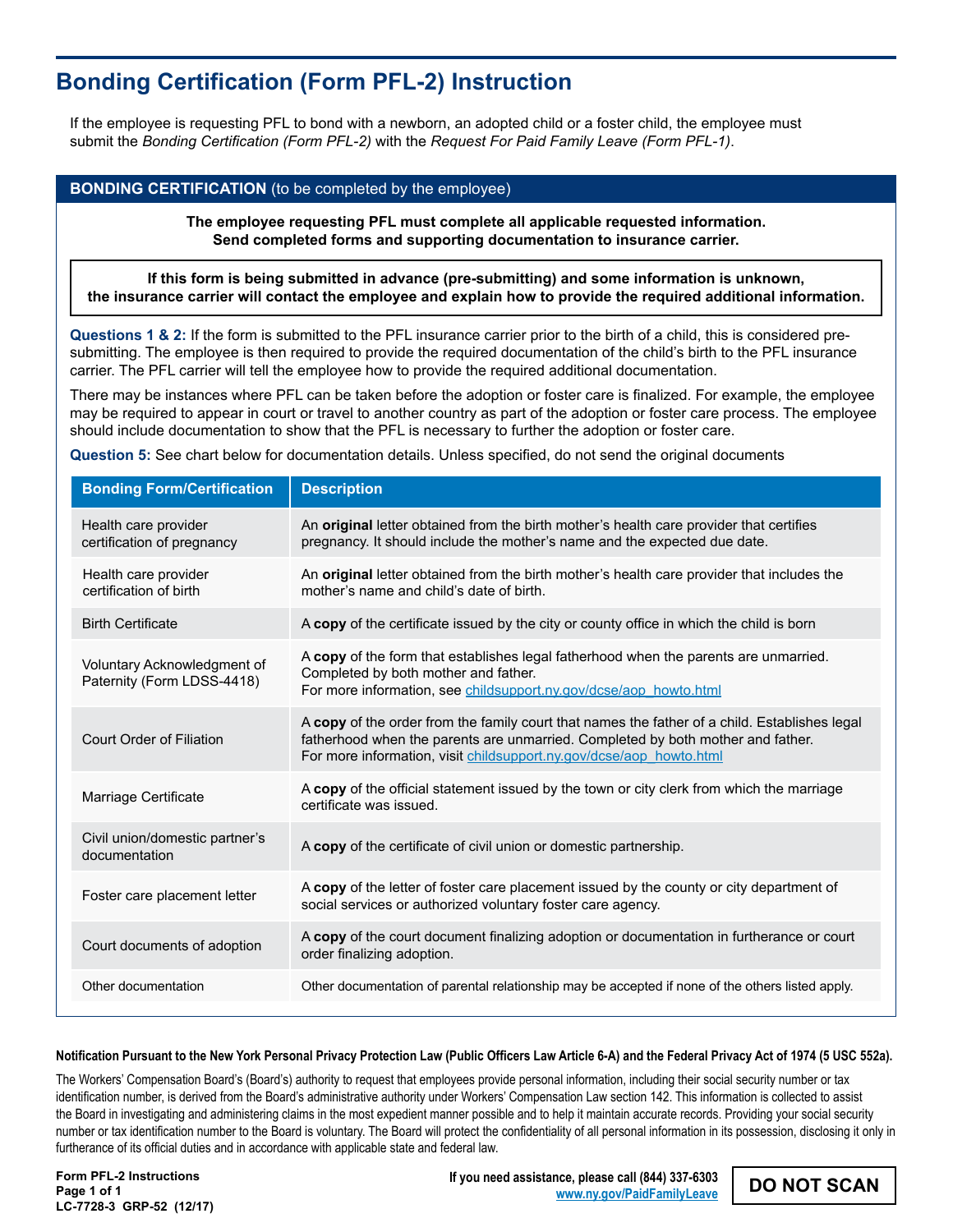| H.      |  |
|---------|--|
| UЛ<br>I |  |

**EQUITABLE Request For Paid Family Leave** 



Bonding Certification (Form PFL-2)

**Equitable Financial Life Insurance Company**

**INSTRUCTIONS INCLUDED WITH FORM**

| TO BE COMPLETED BY THE EMPLOYEE                                                                                                                            |                                                 |                                                  |
|------------------------------------------------------------------------------------------------------------------------------------------------------------|-------------------------------------------------|--------------------------------------------------|
| Employee's name (first name, middle initial, last name)                                                                                                    | Employee's date of birth (MM/DD/YYYY)           |                                                  |
|                                                                                                                                                            | I                                               |                                                  |
| Other last names, if any, under which employee has worked                                                                                                  | <b>Employee's Social Security Number or TIN</b> |                                                  |
|                                                                                                                                                            |                                                 |                                                  |
| <b>Employee's mailing address</b>                                                                                                                          |                                                 |                                                  |
| Mailing address                                                                                                                                            |                                                 |                                                  |
|                                                                                                                                                            |                                                 |                                                  |
| City, State                                                                                                                                                | Zip code                                        | Country (if not U.S.A.)                          |
|                                                                                                                                                            |                                                 |                                                  |
|                                                                                                                                                            |                                                 |                                                  |
| <b>BONDING CERTIFICATION</b> (to be completed by the employee)                                                                                             |                                                 |                                                  |
| 1. Child's date of birth (MM/DD/YYYY)<br>I                                                                                                                 |                                                 |                                                  |
| 2. Child's gender<br>Male<br>Female<br>Not designated/Other                                                                                                |                                                 |                                                  |
|                                                                                                                                                            |                                                 |                                                  |
| 3. Does child live with the employee requesting PFL?<br> Yes                                                                                               | No                                              |                                                  |
| 4. Child is employee's:                                                                                                                                    |                                                 |                                                  |
| Adopted child<br>Biological child<br>Stepchild<br>Foster child                                                                                             | Legal ward                                      | Spouse/Domestic partner's child<br>Loco parentis |
| 5. Select one of the following and attach the document as required as evidence of the relationship.                                                        |                                                 |                                                  |
| Parent of newborn child:<br><b>Birth mother:</b>                                                                                                           |                                                 |                                                  |
| Health care provider certification of pregnancy (include expected due date AND mother's name); OR                                                          |                                                 |                                                  |
| Health care provider certification of birth (include date of birth of child AND mother's name); OR                                                         |                                                 |                                                  |
| Child's birth certificate                                                                                                                                  |                                                 |                                                  |
| Other parent:                                                                                                                                              |                                                 |                                                  |
| Copy of birth certificate naming second parent; OR                                                                                                         |                                                 |                                                  |
| Voluntary acknowledgment of paternity; OR                                                                                                                  |                                                 |                                                  |
| Court order of filiation; OR                                                                                                                               |                                                 |                                                  |
| Birth mother documents (see above) PLUS one of the following:                                                                                              |                                                 |                                                  |
| Marriage certificate; OR                                                                                                                                   |                                                 |                                                  |
| Certificate of civil union; OR                                                                                                                             |                                                 |                                                  |
| Evidence of domestic partnership                                                                                                                           |                                                 |                                                  |
| OR; Other documentation of parental relationship                                                                                                           |                                                 |                                                  |
| Foster parent:                                                                                                                                             |                                                 |                                                  |
| Letter of foster care placement or anticipated placement issued by county or city department of Social Services or authorized voluntary foster care agency |                                                 |                                                  |
| <b>Adoptive parent:</b>                                                                                                                                    |                                                 |                                                  |
| Court document finalizing adoption                                                                                                                         |                                                 |                                                  |
| Documentation in furtherance of adoption                                                                                                                   |                                                 |                                                  |
| 6. Date of foster care or adoption placement, if applicable (MM/DD/YYYY)                                                                                   |                                                 |                                                  |
|                                                                                                                                                            |                                                 |                                                  |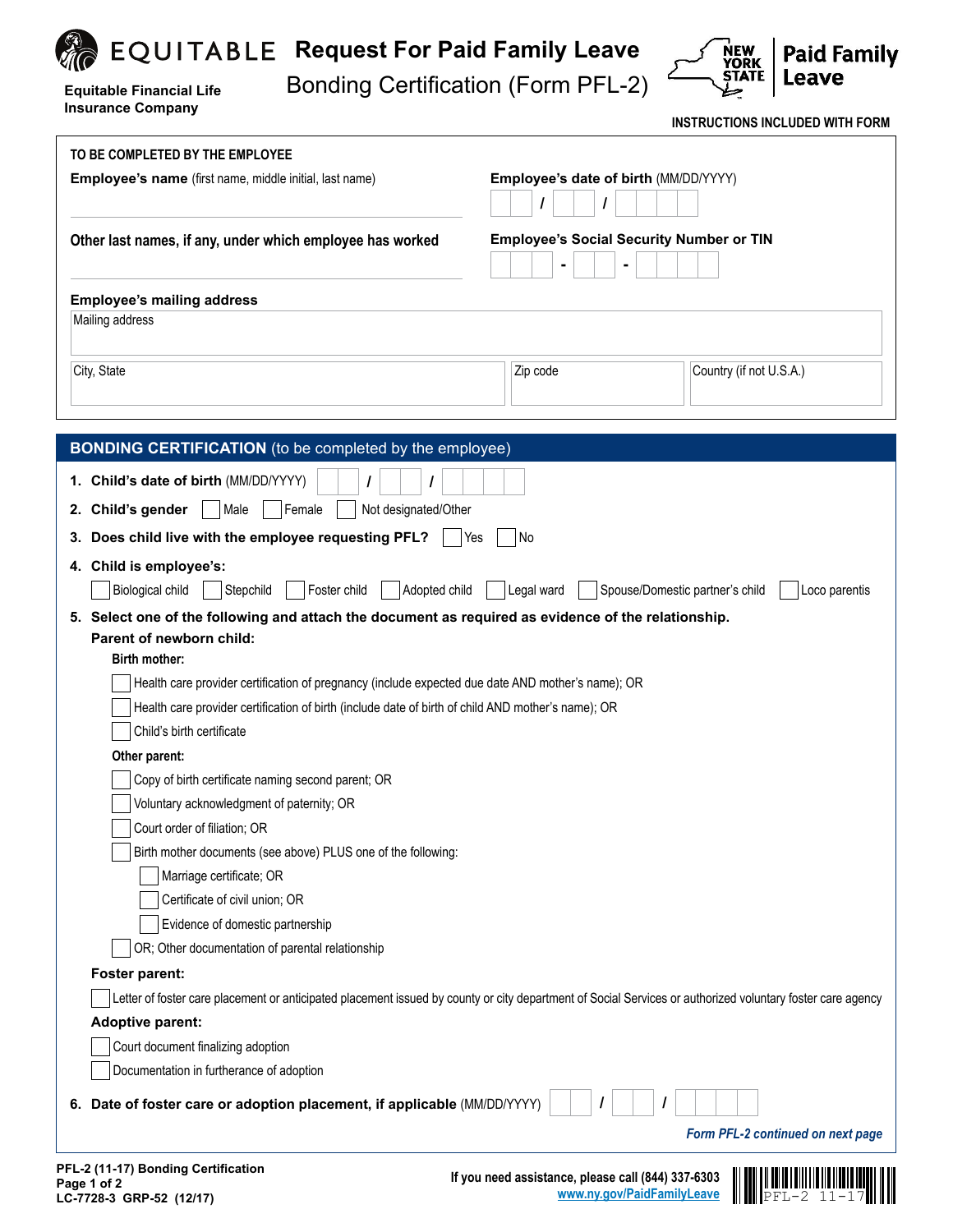#### **TO BE COMPLETED BY THE EMPLOYEE**

**Employee's name** (first name, middle initial, last name)

|  |  |  | Employee's date of birth (MM/DD/YYYY) |
|--|--|--|---------------------------------------|
|--|--|--|---------------------------------------|

**/ /**

# **BONDING CERTIFICATION** (to be completed by the employee) - continued from prior page

*Form PFL-2 continued from prior page*

#### **Declaration and signature**

Any person who knowingly and with intent to defraud any insurance company or other person files an application for insurance or statement of claim containing any materially false information, or conceals for the purpose of misleading, information concerning any fact material thereto, commits a fraudulent insurance act, which is a crime, and shall also be subject to a civil penalty not to exceed five thousand dollars and the stated value of the claim for each such violation.

I am hereby making a request for paid family leave benefits under the NYS Workers' Compensation Law. My signature affirms that the information I am providing is true and accurate to the best of my knowledge and belief.

Employee's signature

| Date signed (MM/DD/YYYY) |  |  |  |  |  |  |  |
|--------------------------|--|--|--|--|--|--|--|
|                          |  |  |  |  |  |  |  |

**Fax or mail completed form to:** Group Claims Department P.O. Box 14294 Lexington, KY 40512-4294 Fax 1-855-864-0530

Phone Number: (866) 274-9887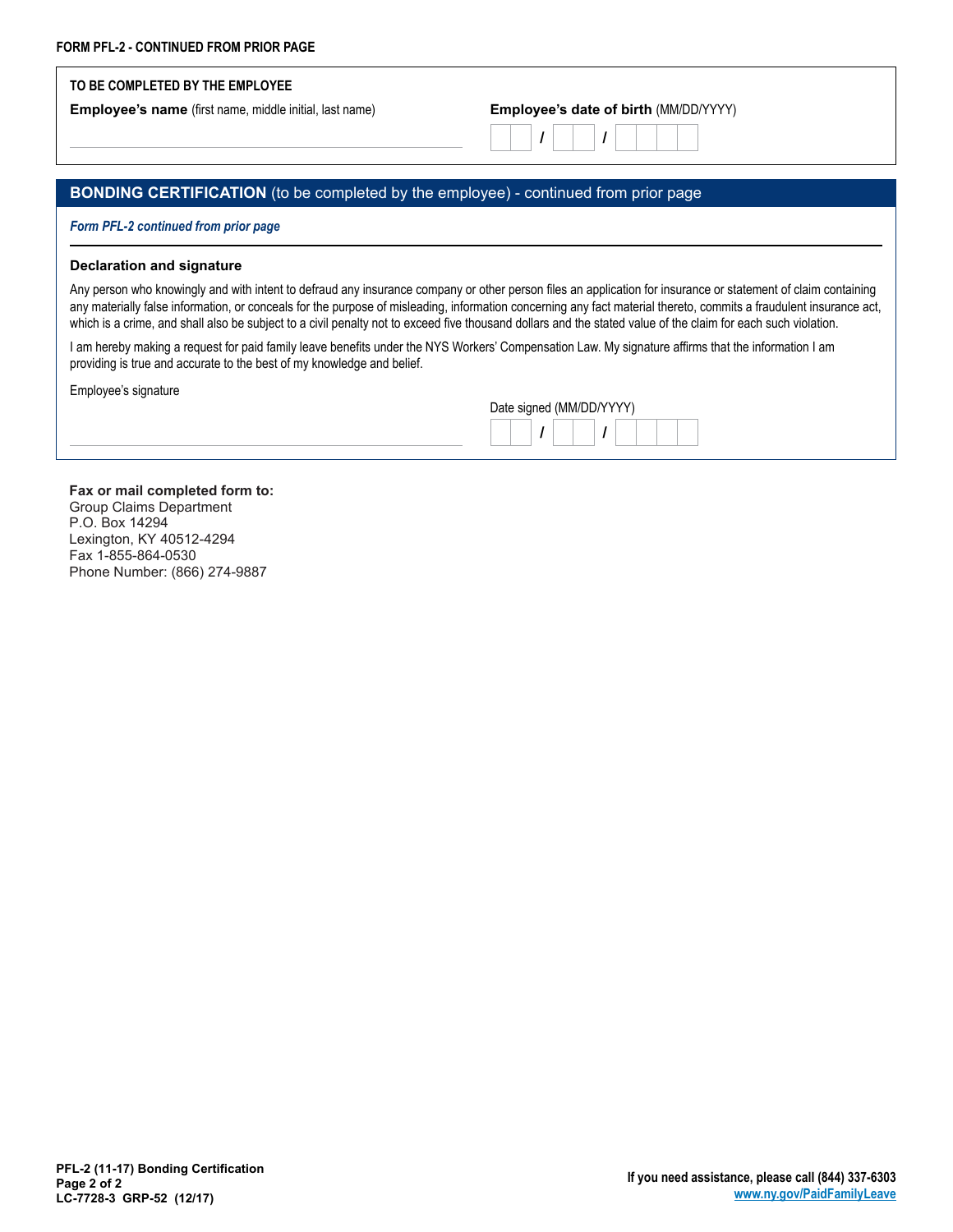# 2021 STATEMENT OF RIGHTS



# If you need to take time off from work to care for a family member, you may be entitled to paid family leave benefits

# **Paid Family Leave is employee-funded insurance that provides job-protected, paid time off to:**

- **BOND** with a newly born, adopted or fostered child;
- **CARE** for a family member with a serious health condition; or
- **ASSIST** loved ones when a spouse, domestic partner, child or parent is called to active military service abroad.

Paid Family Leave may also be available for use in situations when you or your minor dependent child are under an order of quarantine or isolation due to COVID-19. See **[PaidFamilyLeave.ny.gov/COVID19](http://PaidFamilyLeave.ny.gov/COVID19)** for full details.

# **Eligibility:**

- **Employees with a regular work schedule of 20 or more hours per week are eligible after 26 consecutive weeks of** employment.
- **Employees with a regular work schedule of less than 20 hours per week are eligible after 175 days worked.**
- Citizenship or immigration status is not a factor in your eligibility.

# **Benefits:**

In 2021, you can take up to 12 weeks of Paid Family Leave and receive 67% of your average weekly wage, capped at 67% of the New York State Average Weekly Wage. Generally, your average weekly wage is the average of your last eight weeks of pay prior to starting Paid Family Leave.

# **Rights and Protections:**

- **Job Protection**: Return to the same or comparable job after you take leave.
- You keep your **health insurance** while on leave (you may have to continue paying your portion of the premium costs, if any).
- Your employer is **prohibited from discriminating or retaliating** against you for requesting or taking Paid Family Leave.
- You do not have to exhaust sick leave or vacation accruals before using Paid Family Leave.

# **Paid Family Leave Request Process:**

- **1.** Notify your employer at least 30 days in advance, if foreseeable, or as soon as possible.
- **2.** Complete and submit the **Request for Paid Family Leave (Form PFL-1)** to your employer.
- **3.** Complete and attach the additional forms as required and submit to the insurance carrier listed below within 30 days of starting your leave, to avoid losing benefits.
- **4.** In most cases, the insurance carrier must pay or deny benefits within 18 calendar days of receiving your completed request or your first day of leave, whichever is later.
- You may obtain all forms from your employer, their insurance carrier listed below or online at **[PaidFamilyLeave.ny.gov/Forms](http://PaidFamilyLeave.ny.gov/Forms)**.

# **Disputes:**

If your Paid Family Leave claim is denied, you may request to have the denial reviewed by a neutral arbitrator. The insurance carrier listed below will provide you with information about requesting arbitration.

# **Discrimination Complaints:**

If your employer terminates your employment, reduces your pay and/or benefits, or disciplines you in any way as a result of you requesting or taking Paid Family Leave, you may request to be reinstated by taking these steps:

- **1.** Complete the **Formal Request for Reinstatement Regarding Paid Family Leave (Form PFL-DC-119)**.
- **2.** Send your completed form to your employer and a copy of the completed form to: Paid Family Leave, P.O. Box 9030, Endicott, NY 13761-9030
- **3.** If your employer does not reinstate you or take other corrective action within 30 days, you may file a discrimination complaint with the Workers' Compensation Board using the **Paid Family Leave Discrimination/Retaliation Complaint (Form PFL-DC-120)**. The Workers' Compensation Board will assemble your case and schedule a hearing.
- **4.** There are other state and federal laws that protect employees from discrimination. Additional information is available at **[PaidFamilyLeave.ny.gov](http://PaidFamilyLeave.ny.gov)**.

# **For more information, forms and instructions, visit [PaidFamilyLeave.ny.gov](http://PaidFamilyLeave.ny.gov) or call the PFL Helpline (844)-337-6303**

This information is a simplified presentation of your rights as required by Section 229 of the Disability and Paid Family Leave Benefits Law. Your employer's Paid Family Leave benefits insurance carrier is: Group Claims Department P.O. Box 14294 Lexington, KY 40512-4294 Fax 1-855-864-0530 Phone Number: (866) 274-9887

PRESCRIBED BY THE CHAIR, WORKERS' COMPENSATION BOARD

> NYS Paid Family Leave PO Box 9030, Endicott NY 13761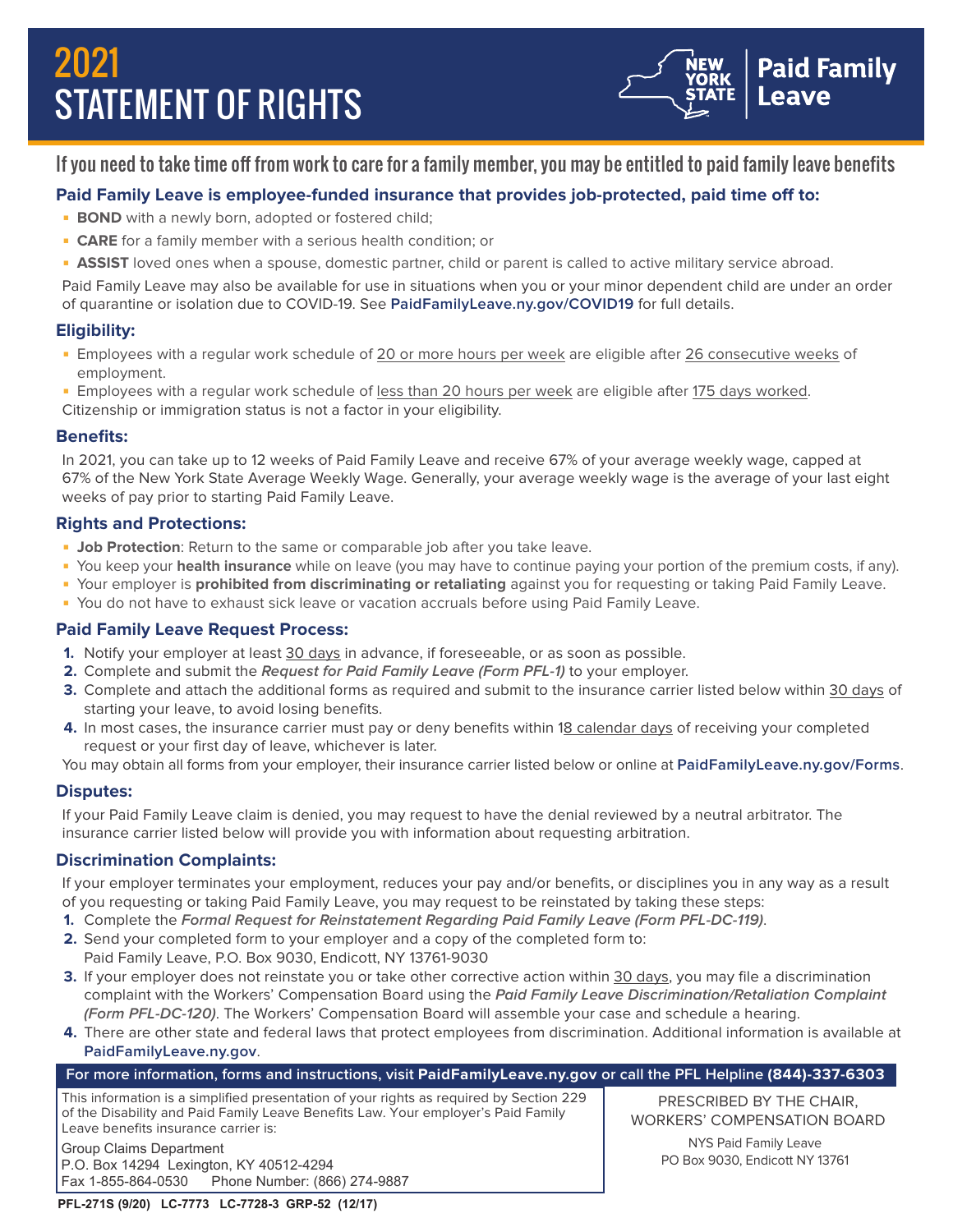# 2021 DECLARACIÓN DE DERECHOS



# Si necesita tomarse tiempo libre del trabajo para cuidar a un familiar, quizás tenga derecho a beneficios dePermiso Familiar Pagado

## **El Permiso Familiar Pagado (Paid Family Leave, PFL) es un seguro financiado por el empleado que brinda tiempo libre pago con el empleo protegido para:**

- **FORTALECER** el vínculo con un recién nacido, un hijo adoptado o de cuidado temporal;
- **CUIDAR** de un familiar con una condición médica grave; o

■ **AYUDAR** a sus seres queridos cuando un cónyuge, una pareja doméstica, un hijo o un padre es llamado al servicio militar activo en el exterior. El Permiso Familiar Pagado también podría estar disponible para su uso en situaciones en las que usted o su hijo menor de edad dependiente se encuentran bajo una orden de cuarentena o aislamiento debido al COVID-19. Para ver detalles completos, visite **[PaidFamilyLeave.ny.gov/COVID19](http://PaidFamilyLeave.ny.gov/COVID19)**.

## **Elegibilidad:**

- Los empleados con un cronograma de trabajo regular de 20 horas o más por semana son elegibles después de 26 semanas consecutivas de empleo.
- Los empleados con un cronograma de trabajo regular de menos de 20 horas por semana son elegibles después de 175 días trabajados. El estatus migratorio o ciudadanía no es un factor en su elegibilidad.

#### **Beneficios:**

En 2021, puede pedir hasta 12 semanas de Permiso Familiar Pagado y recibir el 67% de su salario semanal promedio, limitado al 67% del Salario Semanal Promedio del Estado de Nueva York. En general, su salario semanal promedio es el promedio de las últimas ocho semanas de su paga antes de comenzar el Permiso Familiar Pagado.

#### **Derechos y protecciones:**

- **Protección del puesto de empleo:** Regrese al mismo puesto de empleo, o un puesto comparable, después de tomarse la licencia.
- Usted conserva su **seguro médico** mientras está de licencia (quizás deba seguir pagando su parte de la prima, si la hubiera).
- Su empleador tiene **prohibido discriminarlo o tomar represalias** contra usted por solicitar o tomar Permiso Familiar Pagado.
- No está obligado a agotar su licencia por enfermedad o tiempo de vacaciones acumulado antes de usar el Permiso Familiar Pagado.

#### **Proceso de solicitud de un Permiso Familiar Pagado:**

- **1.** Notifique a su empleador al menos 30 días por adelantado, si la necesidad de tomarse licencia es previsible, o lo antes posible de lo contrario.
- **2.** Complete y presente la **Solicitud del Permiso Familiar Pagado (Formulario PFL-1)** a su empleador.
- **3.** Complete y adjunte los formularios adicionales según sea necesario y envíelos a la compañía de seguros que figura a continuación dentro de los 30 días siguientes a haber comenzado su licencia, para evitar perder los beneficios.
- **4.** En la mayoría de los casos, la compañía de seguros debe pagar o denegar los beneficios dentro de los 18 días calendario posteriores a la recepción de su solicitud completada o en su primer día de licencia; lo que ocurra después.

Puede obtener todos los formularios de su empleador, su compañía de seguros que se indica más adelante, o por internet ingresando a **[PaidFamilyLeave.ny.gov/Forms](http://PaidFamilyLeave.ny.gov/Forms)**.

#### **Disputas:**

Si su solicitud de Permiso Familar Pagado es rechazado, puede solicitar que un árbitro neutral revise el rechazo. La compañía de seguros que se indica más adelante le brindará información sobre cómo solicitar el arbitraje.

#### **Quejas por discriminación:**

Si su empleador lo despide, reduce su paga o sus beneficios, o lo sanciona de cualquier manera como resultado de su solicitud o toma de un Permiso Familiar Pagado, puede solicitar su reincorporación siguiendo estos pasos:

- **1.** Complete la **Solicitud formal de reincorporación con respecto al Permiso Familiar Pagado (Formulario PFL-DC-119)**.
- **2.** Envíe su formulario completado a su empleador y una copia del formulario completado a:
- Paid Family Leave, P.O. Box 9030, Endicott, NY 13761-9030
- **3.** Si su empleador no lo reincorpora o toma otras acciones correctivas dentro de los 30 días, puede presentar una queja por discriminación ante la Junta de Compensación Obrera (Workers' Compensation Board) usando el formulario de **Queja por Discriminación/Represalias por Permiso Familiar Pagado (Formulario PFL-DC-120)**. La Junta de Compensación Obrera armará su caso y programará una audiencia.
- **4.** Hay otras leyes federales y estatales que protegen a los empleados contra la discriminación. Encontrará más información disponible en **[PaidFamilyLeave.ny.gov](http://PaidFamilyLeave.ny.gov)**.

## **Para más información, formularios e instrucciones, visite [PaidFamilyLeave.ny.gov](http://PaidFamilyLeave.ny.gov) o llame a la Línea de Ayuda de PFL al (844)-337-6303**

Esta información es una presentación simplificada de sus derechos según lo requiere el Artículo 229 de la Ley de beneficios de Permiso Familiar Pagado y Discapacidad. La compañía de seguros de beneficios Permiso Familiar Pagado de su empleador es:

#### Group Claims Department P.O. Box 14294 Lexington, KY 40512-4294 Phone Number: (866) 274-9887

ORDENADO POR LA PRESIDENTA, LA JUNTA DE COMPENSACIÓN OBRERA NYS Paid Family Leave PO Box 9030, Endicott NY 13761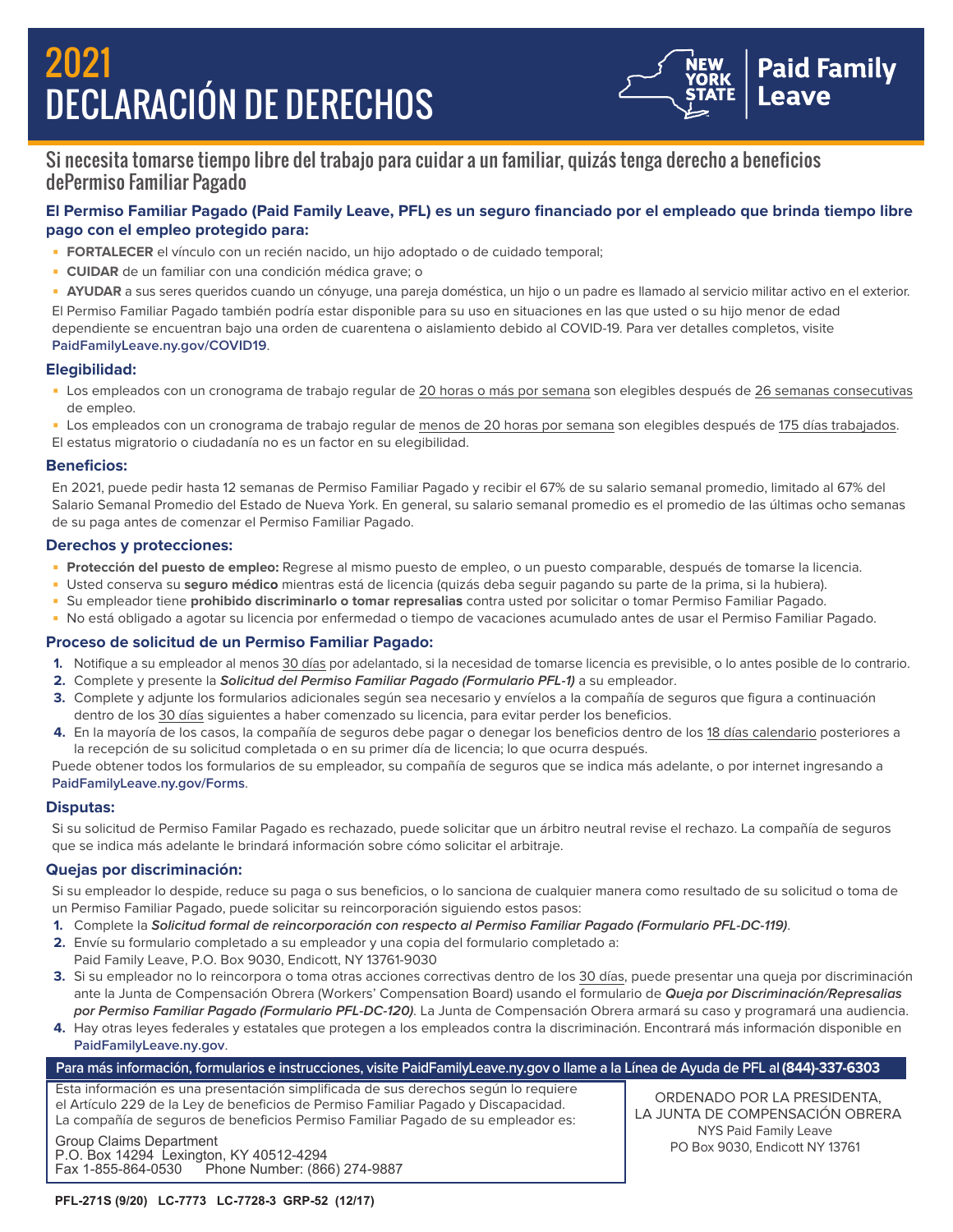

**Electronic Funds Transfer (EFT) Request Form**

|                                                                                                                                                                                                    | LIGUUUIIU I UIIUS TIAIISIGI (LI T) RGYUGSLI UIIII                                                                                                                                                                                                                                                                                                                                                                                                                                                                                                                                                                                                                                                                                                                                                                                                                                                                                                                                 |         |  |  |  |
|----------------------------------------------------------------------------------------------------------------------------------------------------------------------------------------------------|-----------------------------------------------------------------------------------------------------------------------------------------------------------------------------------------------------------------------------------------------------------------------------------------------------------------------------------------------------------------------------------------------------------------------------------------------------------------------------------------------------------------------------------------------------------------------------------------------------------------------------------------------------------------------------------------------------------------------------------------------------------------------------------------------------------------------------------------------------------------------------------------------------------------------------------------------------------------------------------|---------|--|--|--|
| <b>Tax Withholding:</b>                                                                                                                                                                            | Your PFL benefit is 100% taxable. The federal government allows us to withhold 10% of your benefit for                                                                                                                                                                                                                                                                                                                                                                                                                                                                                                                                                                                                                                                                                                                                                                                                                                                                            |         |  |  |  |
| Federal Income Tax (FIT) with your permission.                                                                                                                                                     |                                                                                                                                                                                                                                                                                                                                                                                                                                                                                                                                                                                                                                                                                                                                                                                                                                                                                                                                                                                   |         |  |  |  |
|                                                                                                                                                                                                    |                                                                                                                                                                                                                                                                                                                                                                                                                                                                                                                                                                                                                                                                                                                                                                                                                                                                                                                                                                                   |         |  |  |  |
|                                                                                                                                                                                                    |                                                                                                                                                                                                                                                                                                                                                                                                                                                                                                                                                                                                                                                                                                                                                                                                                                                                                                                                                                                   |         |  |  |  |
| <b>EFT Instructions:</b><br>1. Read the Terms                                                                                                                                                      |                                                                                                                                                                                                                                                                                                                                                                                                                                                                                                                                                                                                                                                                                                                                                                                                                                                                                                                                                                                   |         |  |  |  |
| and Conditions listed<br>below.                                                                                                                                                                    |                                                                                                                                                                                                                                                                                                                                                                                                                                                                                                                                                                                                                                                                                                                                                                                                                                                                                                                                                                                   |         |  |  |  |
|                                                                                                                                                                                                    | Telephone Number: ( ___) - _______________________                                                                                                                                                                                                                                                                                                                                                                                                                                                                                                                                                                                                                                                                                                                                                                                                                                                                                                                                |         |  |  |  |
| 2. Enter your name,<br>address, home                                                                                                                                                               | Employee ID: _________________________                                                                                                                                                                                                                                                                                                                                                                                                                                                                                                                                                                                                                                                                                                                                                                                                                                                                                                                                            |         |  |  |  |
| telephone number<br>and Employee ID.                                                                                                                                                               |                                                                                                                                                                                                                                                                                                                                                                                                                                                                                                                                                                                                                                                                                                                                                                                                                                                                                                                                                                                   |         |  |  |  |
| 3. Complete the                                                                                                                                                                                    |                                                                                                                                                                                                                                                                                                                                                                                                                                                                                                                                                                                                                                                                                                                                                                                                                                                                                                                                                                                   |         |  |  |  |
| bank and account<br>information for your                                                                                                                                                           |                                                                                                                                                                                                                                                                                                                                                                                                                                                                                                                                                                                                                                                                                                                                                                                                                                                                                                                                                                                   |         |  |  |  |
| <b>Electronic Funds</b><br>Transfer request.                                                                                                                                                       | <b>Type of Account (select one):</b>                                                                                                                                                                                                                                                                                                                                                                                                                                                                                                                                                                                                                                                                                                                                                                                                                                                                                                                                              |         |  |  |  |
|                                                                                                                                                                                                    | <b>Checking:</b>                                                                                                                                                                                                                                                                                                                                                                                                                                                                                                                                                                                                                                                                                                                                                                                                                                                                                                                                                                  | Saving: |  |  |  |
| 4. You and all other<br>parties to the                                                                                                                                                             | Account Number: Account Number:                                                                                                                                                                                                                                                                                                                                                                                                                                                                                                                                                                                                                                                                                                                                                                                                                                                                                                                                                   |         |  |  |  |
| account specified<br>must sign this form.                                                                                                                                                          |                                                                                                                                                                                                                                                                                                                                                                                                                                                                                                                                                                                                                                                                                                                                                                                                                                                                                                                                                                                   |         |  |  |  |
| 5. Return the completed                                                                                                                                                                            | Attach a voided blank personal check.                                                                                                                                                                                                                                                                                                                                                                                                                                                                                                                                                                                                                                                                                                                                                                                                                                                                                                                                             |         |  |  |  |
| form to the Group<br><b>Claims Department.</b>                                                                                                                                                     | Indicate any other names on the account selected:                                                                                                                                                                                                                                                                                                                                                                                                                                                                                                                                                                                                                                                                                                                                                                                                                                                                                                                                 |         |  |  |  |
| <b>Note: Failure to</b><br>provide the requested<br>information may<br>affect the processing<br>of this form and may<br>delay or prevent the<br>receipt of payments<br>through the EFT<br>Program. | <b>AUTHORIZATION</b><br>I / We authorize Equitable Financial Life Insurance Company, hereinafter<br>called "The Insurance Company", and/or its Third Party Administrator,<br>hereinafter called "TPA", and affiliated companies, to initiate credit entries<br>(and to initiate, if necessary, debit entries and adjustments for credit entries<br>made in error) to my (our) account indicated above and the Depository<br>named above, hereinafter called Depository, to credit and/or debit the same<br>to such account. I (we) acknowledge that the origination of ACH transactions<br>to my (our) account must comply with the provisions of U.S. law. This<br>authorization is to remain in full force and effect until The Insurance Company<br>and /or its TPA has received written notice from me (us) of its termination in<br>such time and in such manner as to afford The Insurance Company and /or its<br>TPA and Depository a reasonable opportunity to act on it. |         |  |  |  |

 **Signature(s): Date:** 

**Clear Form**

Equitable is the brand name of Equitable Holdings, Inc. and its family of companies, including Equitable Financial Life Insurance Company (Equitable Financial) (NY, NY), Equitable Financial Life Insurance Company of America (AZ stock corp., admin. office: Jersey City, NJ), and Equitable Distributors, LLC.